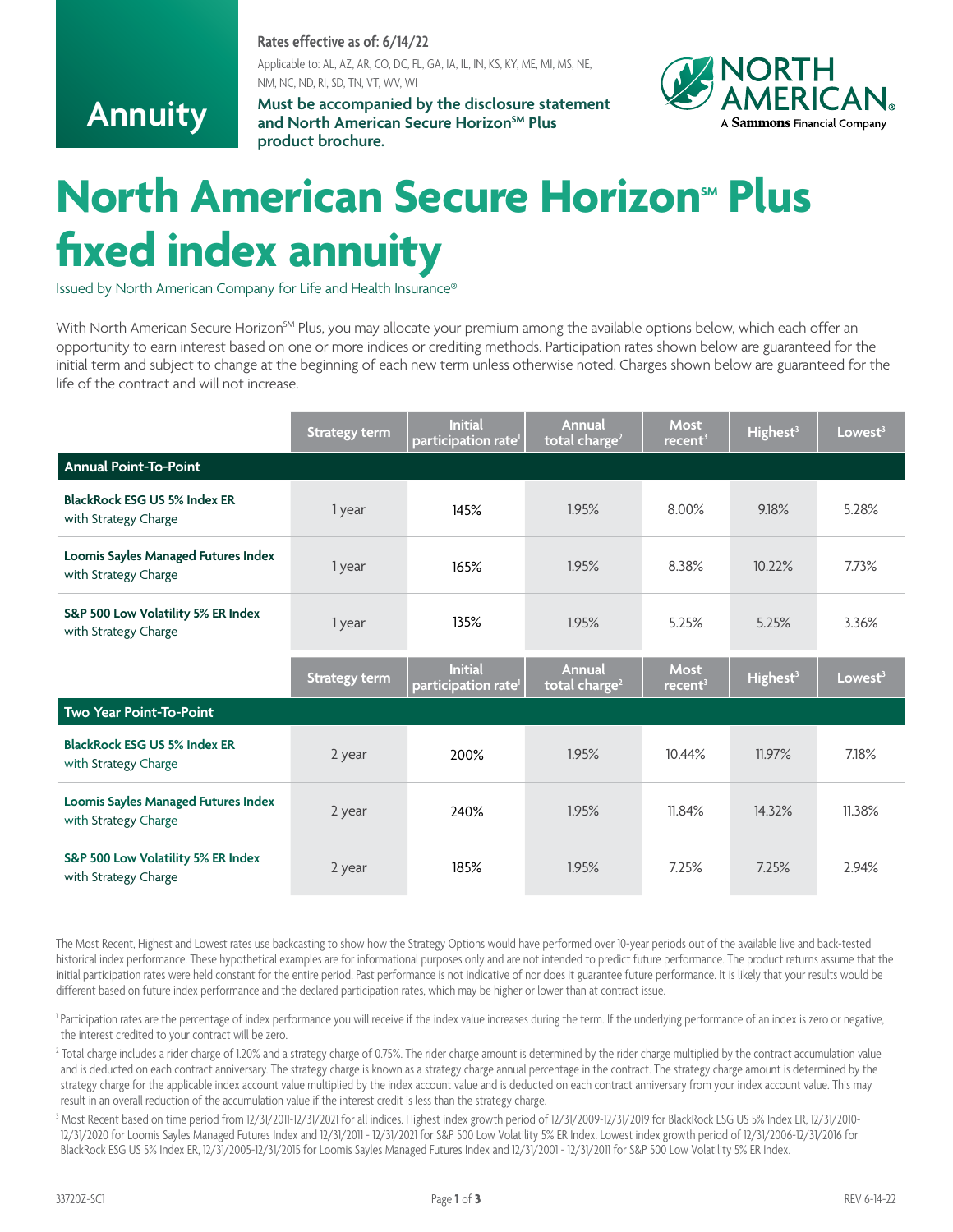### **Rates effective as of: 6/14/22**

Applicable to: AL, AZ, AR, CO, DC, FL, GA, IA, IL, IN, KS, KY, ME, MI, MS, NE, NM, NC, ND, RI, SD, TN, VT, WV, WI

## **Annuity**

#### **Must be accompanied by the disclosure statement** and North American Secure Horizon<sup>SM</sup> Plus **product brochure.**



Participation rates shown below are guaranteed for the initial term and subject to change at the beginning of each new term unless otherwise noted.

|                                                                    | <b>Strategy term</b>                           | <b>Initial</b><br>participation rate <sup>1</sup> | Annual<br>total charge <sup>2</sup> | Most<br>recent <sup>3</sup> | Highest <sup>3</sup> | Lowest <sup>3</sup> |
|--------------------------------------------------------------------|------------------------------------------------|---------------------------------------------------|-------------------------------------|-----------------------------|----------------------|---------------------|
| <b>Performance Strategy Ladder</b>                                 |                                                |                                                   |                                     |                             |                      |                     |
| <b>BlackRock ESG US 5% Index ER</b><br>with Strategy Charge        | 1 year<br>2 year<br>3 year<br>4 year<br>5 year | 145%<br>200%<br>215%<br>250%<br>275%              | 1.95%                               | 12.33%                      | 13.81%               | 8.80%               |
| <b>Loomis Sayles Managed Futures Index</b><br>with Strategy Charge | 1 year<br>2 year<br>3 year<br>4 year<br>5 year | 165%<br>240%<br>250%<br>300%<br>325%              | 1.95%                               | 13.52%                      | 15.96%               | 12.93%              |
|                                                                    |                                                | <b>Fixed Rate</b>                                 |                                     |                             |                      |                     |
| <b>Fixed account</b>                                               |                                                | 2.85%                                             |                                     |                             |                      |                     |

Declared rates are based on current rates and will never be below the contractual minimum rate.

#### **New business guidelines**

Interest rates and interest credit factors ("rates") can change after we receive applications and before we receive the premiums. In order to qualify for a rate hold, we must receive premium within 45 days of application received date. Rates will be based on more favorable rates between the application received date and premium received date. If the 45th day falls on a weekend or holiday, the premium must be received on the business day before the weekend or holiday. Rate hold only applies for the first contract year. In subsequent contract years, rates will be declared on the contract anniversary and will align with the effective date of the contract. These interest rates and interest credit factors are reflected on the annual statement.

The Most Recent, Highest and Lowest rates use backcasting to show how the Strategy Options would have performed over 10-year periods out of the available live and back-tested historical index performance. These hypothetical examples are for informational purposes only and are not intended to predict future performance. The product returns assume that the initial participation rates were held constant for the entire period. Past performance is not indicative of nor does it guarantee future performance. It is likely that your results would be different based on future index performance and the declared participation rates, which may be higher or lower than at contract issue.

<sup>1</sup> Participation rates are the percentage of index performance you will receive if the index value increases during the term. If the underlying performance of an index is zero or negative, the interest credited to your contract will be zero.

<sup>2</sup> Total charge includes a rider charge of 1.20% and a strategy charge of 0.75%. The rider charge amount is determined by the rider charge multiplied by the contract accumulation value and is deducted on each contract anniversary. The strategy charge is known as a strategy charge annual percentage in the contract. The strategy charge amount is determined by the strategy charge for the applicable index account value multiplied by the index account value and is deducted on each contract anniversary from your index account value. This may result in an overall reduction of the accumulation value if the interest credit is less than the strategy charge.

3 Most Recent based on time period from 12/31/2011-12/31/2021 for all indices. Highest index growth period of 12/31/2009-12/31/2019 for BlackRock ESG US 5% Index ER and 12/31/2010- 12/31/2020 for Loomis Sayles Managed Futures Index. Lowest index growth period of 12/31/2006-12/31/2016 for BlackRock ESG US 5% Index ER and 12/31/2005-12/31/2015 for Loomis Sayles Managed Futures Index.